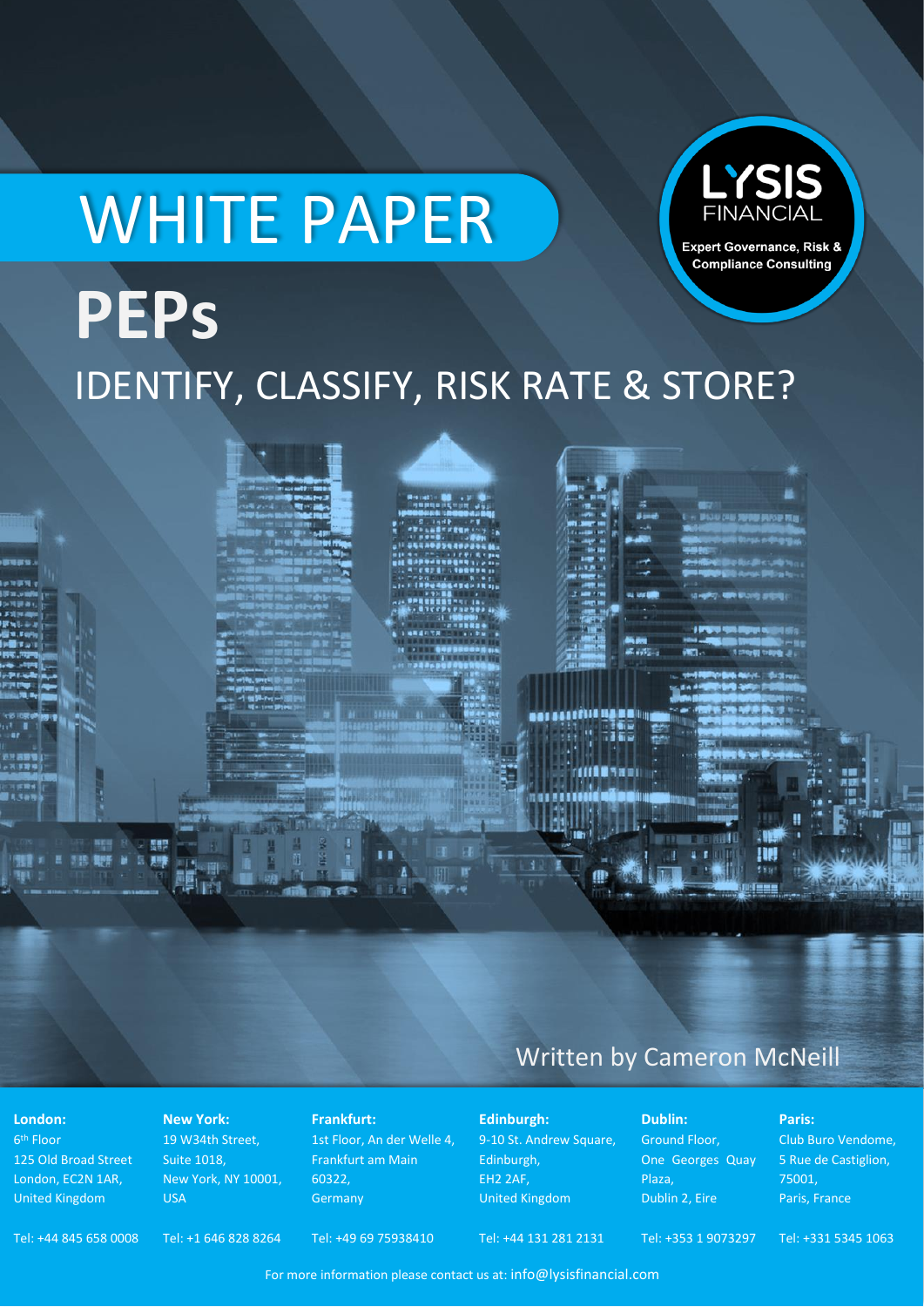

The following insight investigates the topic of Politically Exposed Persons (PEPs) and how they are identified, classified, risk rated and electronically stored in both the UK and across Europe.

It is our view, based on our experience in this sector, that many firms are wrongly classifying individuals as PEPs and failing to take the opportunity to rate most UK PEPs as low risk, so saving significant time and money in their screening processes. By acknowledging and utilising some of the following insights, we believe that financial services organisations will also avoid the reputational and other risks of complaints to the Financial Ombudsman Service concerning PEP status.

We believe firms should seize this opportunity to undertake a radical review of policies and procedures regarding the definition of PEPs and the correct classification of risk on a case-by-case basis.

Lysis Financial is a specialist in Client Due Diligence (CDD) and can help firms in several ways including:

- Help to evaluate and amend a firm's approach to PEP classification
- Assistance choosing, testing and validating PEP screening tools
- Revising policies, procedures and risk frameworks with regards to PEPs and;
- Running the client due diligence process as a fully managed service

### **When is a PEP not a PEP? `**

#### *Background*

As background, it is worth nothing that for years firms have been regarding both UK and non-UK citizens as PEPs, although the formal situation from 2007 until 2017 was that only a non-UK citizen could be correctly classified as a PEP. The fourth money laundering directive changed all that in June 2017 by including UK citizens as PEPs.

#### *The Walker amendment*

This change caused widespread outrage in Parliament and a back-bench backlash was led in the House of Commons by Charles Walker MP (a senior back bencher). In a Commons debate he famously said that UK PEPs were being treated like 'African despots'. Many other MPs had anecdotal evidence regarding individuals wrongly classified as PEPs and of firm's insensitive treatment of even long-standing customers. One Government minister gave evidence of the egregious and unlawful behaviour of individual PEPs who were citizens of non-EU third countries which did not have an equivalent AML jurisdiction.

Mr Walker put forward the now significant Walker amendment, which resulted in highly prescriptive changes to the Bank of England and Financial Services Act 2016 and the content of the FCA guidance on the treatment of PEPs. Its purpose was to ensure that UK PEPs were to be regarded as low risk. The amendment was passed in full.

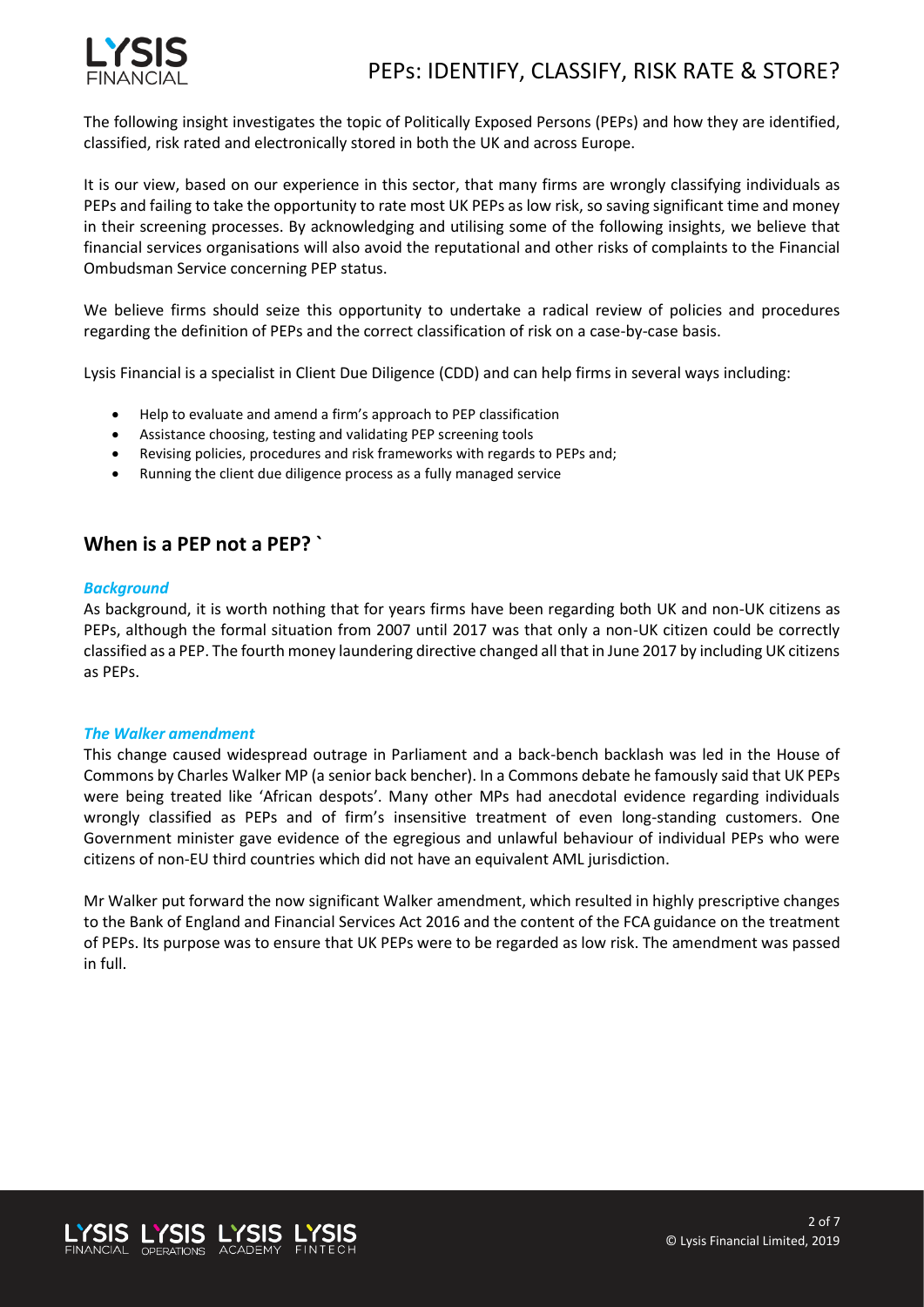

#### *Mandatory Provisions*

The Walker amendment ensured that:

- Recognition that classification of an individual as a PEP was preventive not criminal in nature
- The Money Laundering Regulations 2017 recite in detail prescribed provisions in the fourth money laundering directive which embed the risk-based approach
- Clarity would be given to the definition of what constitutes a prominent public function in the UK
- Recognition would be given to the situation where a PEP has ceased to hold a prominent public function but was still subject to EDD for a year
- The FCA had to issue guidance to obliged entities which reflected the detail of the risk- based approach adopted by the directive as set out in detail in the regulations
- An FCA administered complaints and compensation scheme

Following the proposed Walker amendment, as a result the FCA produced new guidance (*The treatment of politically exposed persons for anti-money laundering purposes [FG17/6] July 2017) which* was mandated in highly prescriptive terms both by statute and by the Money Laundering Regulations 2017. The guidance seeks to define and restrict the number of individuals who can correctly be defined as a PEP in the UK ('*1.6 … firms should only treat those in the UK who hold truly prominent positions as PEPs …it is unlikely … that a large number of UK customers are PEPs*').

#### *Status of the FCA guidance*

Despite the lack of approval by HM Treasury, the guidance is statutory insofar as its publication was mandated by statute and the regulations.

'*2.3 This guidance has not been approved by the Treasury … However, Regulation 35(4)(b) states that firms may take into account any guidance that has been issued by the FCA.*'

#### *Our estimate of the number of UK PEPs*

Based on our own analysis and the revised definitions, our conclusion is that there are now probably about 2,367 genuine PEPs in the UK (unknown marital status) plus 136 accredited diplomatic spouses. Our estimate otherwise excludes family members and close associates. This estimate was conducted as desk research over the course of a day using publicly available on-line sources. It identified 80% of those with prominent public functions in the UK by name with the remaining 20% based on assumptions.

To calculate these numbers, a starting point is that PEPs in the UK and equivalent jurisdictions are low risk, based on the following items within the FCA guidance:

*1. Use of a risk-based approach:*

'*2.5 Firms should only take measures beyond this guidance where:*

- *this is justified on the basis of their risk assessment*
- *risk factors are associated with that customer unrelated to their position or connection to a PEP*'

'2.10 [For PEPs] ... a case by case assessment and **not** an automatic assessment that [there is] ... a **high risk** of *money laundering.*'

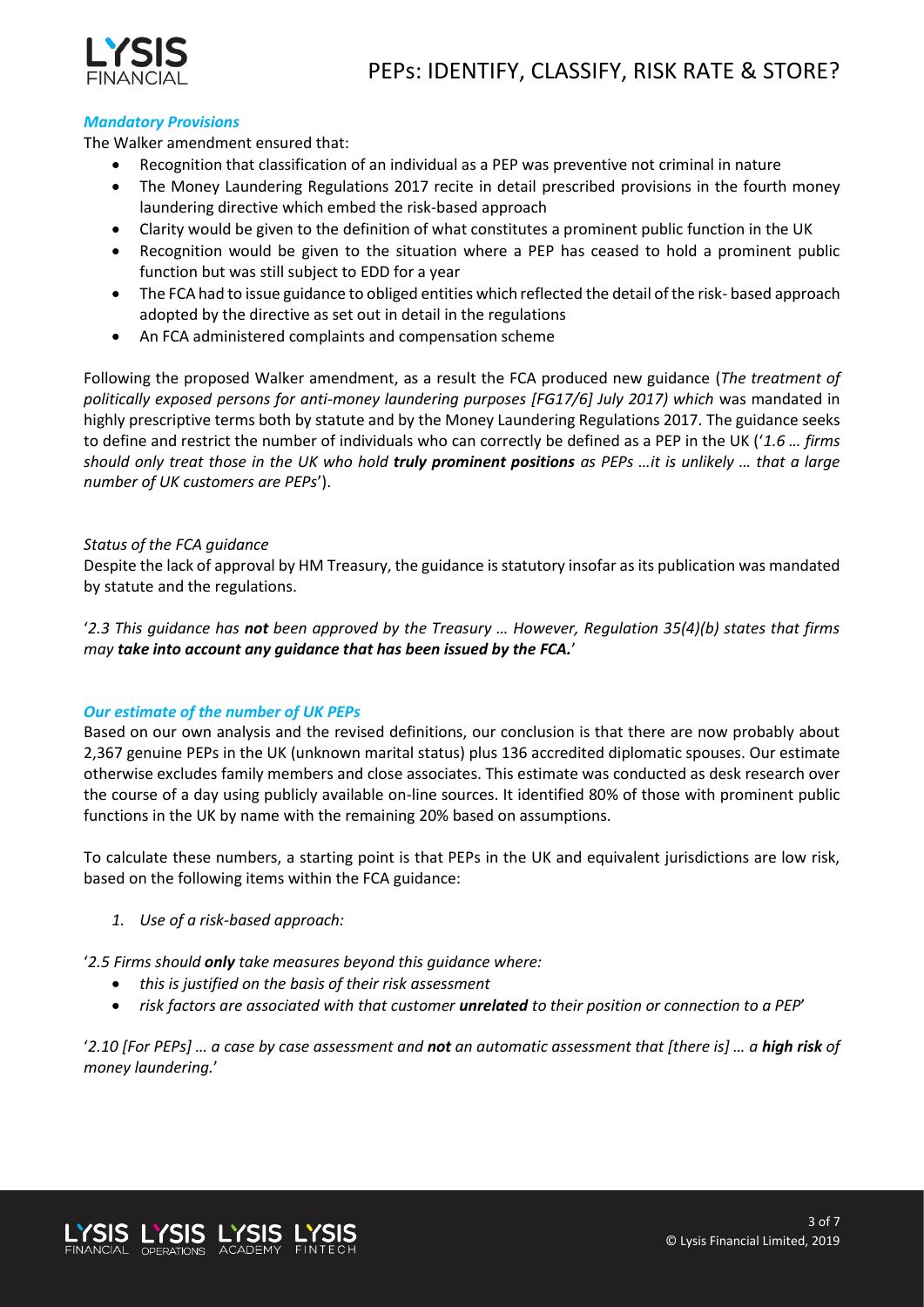

#### *2. Minimum approval level for senior management approval:*

The FCA define the required senior management approval as being **at least** at the CF11/SMF11 MLRO role. In our view, this level of approval is appropriate for all UK (and equivalent jurisdiction) PEPs except where a higher degree of risk is identified '*unrelated to their position or connection to a PEP'.*

#### *3. UK definition of prominent public function:*

At 2.16 of the guidance, the FCA sets out a prescriptive list of which prominent public functions in the UK qualify as PEPs mapping onto the list at regulation 35(14). This list is set out in full at the end of this paper(\*) along with our estimate of how many individuals are covered by each category (not including family members or close associates).

#### *EU definition of prominent public function*

It is notable that this exercise is to be mirrored at the EU level with lists which define prominent public function for each Member State.

*4. Specific disapproval of 'Once a PEP always a PEP' policies:*

The guidance makes it clear that a PEP who no longer holds prominent public function should only be considered a PEP for **a further 12 months (and no longer) except** where there is an assessment '*that PEP as posing a higher risk.*'

*5. Treatment of family members and close associates:*

However, the guidance states *'This does not apply to family members, who should be treated as ordinary customers …*'. There is to be no 12-month extension for family members. Nothing is said about a PEP's close associates but our view is that it is safe to assume that they should be treated on the same footing as family members.

In our view, firms that don't immediately treat relatives and close associates as ordinary customers, the moment the PEP is no longer a PEP, will face complaints to the Ombudsman. This would not be the case when there are other risk factors not related to the former status of the PEP.

*'2.29 … A PEP … in the UK should be treated as low risk, unless a firm has assessed that other risk factors not linked to their position as a PEP mean they pose a higher risk. …*'

6. The guidance is for a 'light touch' approach:

*'2.35 … in lower risk situations a firm may …*

- *… make no enquiries of a PEP's family or … close associates except those necessary to establish whether such a relationship does exist.*
- *Take less intrusive and less extensive steps to establish the source of wealth and source of funds …*
- *… less frequent formal review …'*
	- *7. FCA definition of family member:*

Family member is defined at regulation 35(2) as including:

- Spouse or civil partner of the PEP
- Children of the PEP and their spouses or civil partner

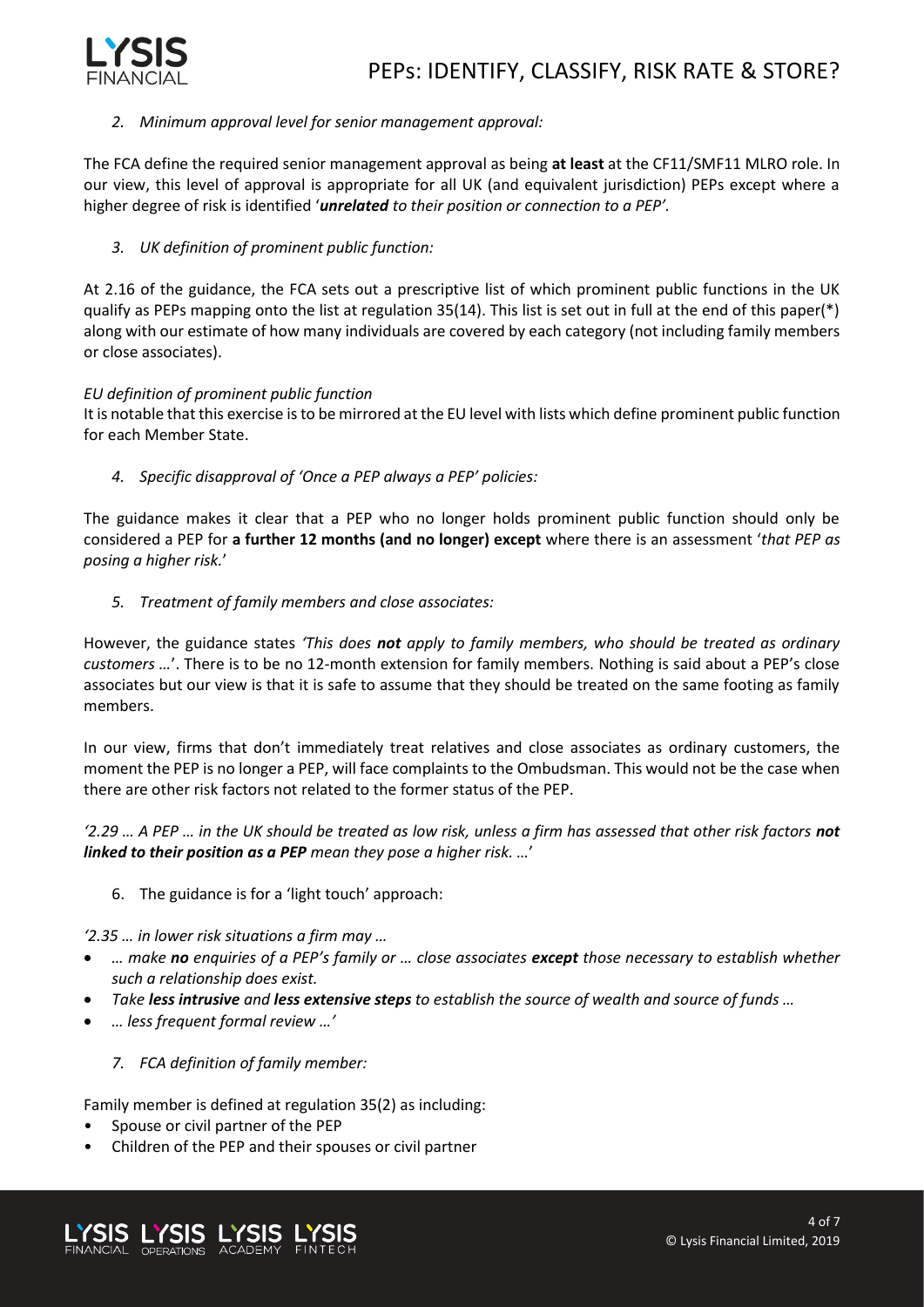

#### • Parents of the PEP

This list is not exhaustive and surprisingly the FCA extend it to include the brothers and sisters of a PEP.

*8. Complaints and compensation*

Individuals who have been either:

- A **Incorrectly** classified as a PEP, a family member of a PEP or close associate of a PEP
- *or*
- B **Correctly** classified as a PEP, family member or close associate and who wish to complain about an act or omission by a firm as a result may now apply to the Financial Ombudsman Service (a subsidiary of FCA) for compensation.

#### *Our recommendations*

It is our strong view that firms are neglecting the opportunity to reduce the costs of client due diligence by ignoring the clear signals given by FCA in its guidance that:

- mandate the adoption of a restrictive approach to the definition of who holds a prominent public function in the UK
- encourage a reduction in the risk ratings given to PEPs in the UK and equivalent jurisdictions

Firms should seize this opportunity to undertake a radical review of policies and procedures regarding the definition of a PEPs and the correct classification of risk on a case-by-case basis. PEPs can be low risk.

It is our view, based on our experience in this sector, that many firms are wrongly classifying individuals as PEPs and failing to take the opportunity to rate most UK PEPs as low risk so saving time and money.

Firms will also avoid the reputational and other risks of complaints to the Financial Ombudsman Service concerning PEP status

The regulatory risk is low if the review of risk policies and procedures is adequately documented with reference to the appropriate guidelines

#### *(\*) FCA guidance on who holds a prominent public function in the UK Emphasis added in bold to highlight the FCA guidance – our estimates of numbers is in square brackets*

#### *'Who should be treated as a PEP?*

2.16 PEPs are defined as individuals entrusted with prominent public functions, including:

• heads of state, heads of government, ministers and deputy or assistant ministers

[In the UK all these individuals are also 'members of parliament or of similar legislative bodies']

• members of parliament or of similar legislative bodies – *similar legislative bodies include regional governments in federalised systems and devolved administrations, including the Scottish Executive and Welsh Assembly, where such bodies have some form of executive decision-making powers. It does not include local government in the UK but it may, where higher risks are assessed, be appropriate to do so in other countries.*

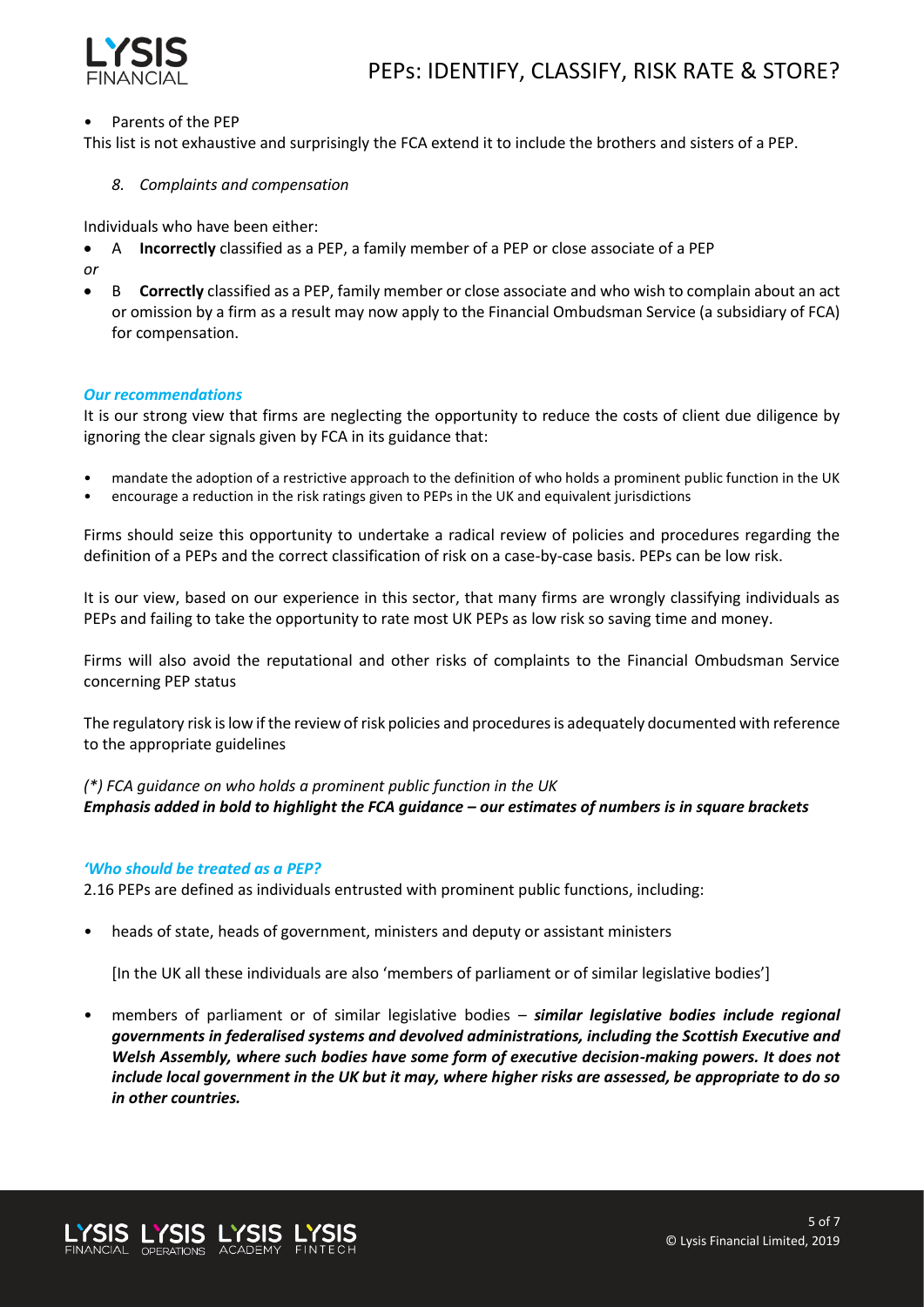

In the UK there are 1631 individuals meeting this definition plus 839 members of the House of Lords. Ministers are always MPs or members of the House of Lords. The convention is that non-Parliamentarians who are appointed as ministers become members of the House of Lords.



• members of the governing bodies of political parties – *the FCA considers that this only applies to political parties who have some representation in a national or supranational Parliament or similar legislative body as defined above. The extent of who should be considered a member of a governing body of a political party will vary according to the constitution of the parties, but will generally only apply to the national governing bodies where a member has significant executive power (eg over the selection of candidates or distribution of significant party funds).*

[In the UK this is about **20** political parties so our estimate is between **40-60** individuals]

• members of supreme courts, of constitutional courts or of any judicial body the decisions of which are not subject to further appeal except in exceptional circumstances – *in the UK this means only judges of the Supreme Court; firms should not treat any other member of the judiciary as a PEP and only apply EDD measures where they have assessed additional risks.*

[There are **12** members of the UK Supreme Court]

members of courts of auditors or of the boards of central banks

[The Bank of England has **12** directors]

• ambassadors, charges d'affaires and high-ranking officers in the armed forces – *the FCA considers this is only necessary where those holding these offices on behalf of the UK government are at Permanent Secretary/Deputy Permanent Secretary level, or hold the equivalent military rank (eg Vice Admiral, Lieutenant General, Air Marshal or senior)*

[In the UK there are about **190** diplomats accredited at this level with **136** spouses - there are **43** senior civil servants and **13** high-ranking officers in the UK armed forces]

• members of the administrative, management or supervisory bodies of State-owned enterprises – *the FCA considers that this only applies to for profit enterprises where the state has ownership of greater than 50% or where information reasonably available points to the state having control over the activities of such enterprises*

[Our estimate is that there are no more than **30** state-owned enterprises in the UK (broadly defined)]

• directors, deputy directors and members of the board or equivalent function of an international organisation – *the FCA considers that international organisations only includes international public organisations such as the UN and NATO. The Government made clear in their consultation of 15 March 2017 that they do not intend this definition to extend to international sporting federations.'*